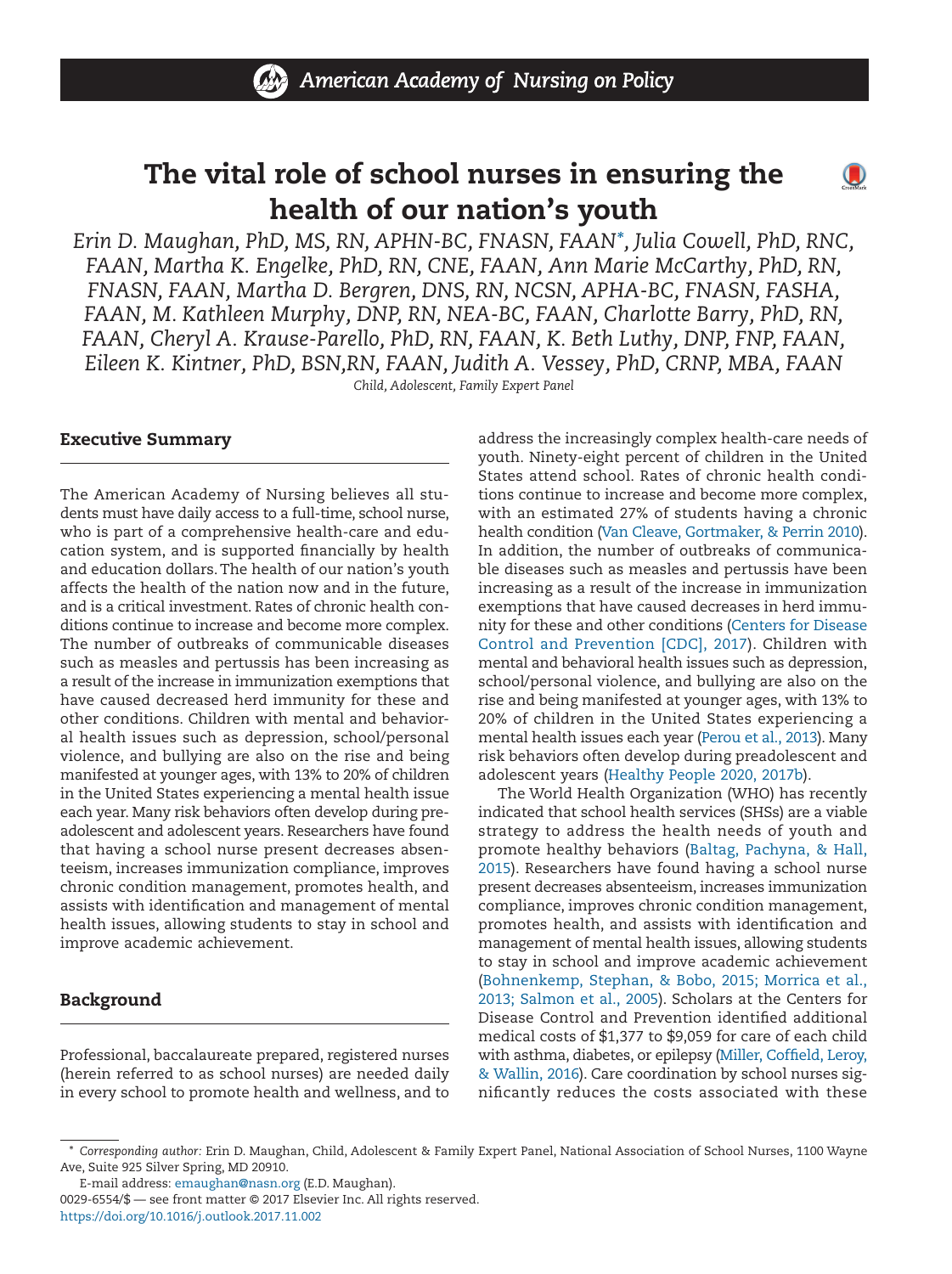conditions. School nurses deliver skilled health care to students, provide referrals to other providers, and assist families gain access to specialized medical care. They also ease the transition back to school for children who have been hospitalized or require ongoing care by providing education to teachers and other children. School nurses also address social determinants that impact students' health, as well as provide population-based care of students at risk. Cost–benefit analysis indicates for every dollar spent on school nurses, more than two dollars are saved (Wang et al., 2014). Yet, many schools do not have daily access to a full-time school nurse, due to inadequate funding and lack of integration of SHSs in the broader health-care system.

#### **Responses and Policy Options**

The American Academy of Pediatrics (AAP), the National Association of School Nurses (NASN), and Healthy People 2020 assert the value of the school nurse related to chronic disease management and health promotion (American Academy of Pediatrics & Council on School Health, 2016; Healthy People 2020, 2017a; National Association of School Nurses, 2016). AAP and NASN recommend every school have a minimum of a full-time registered nurse who serves as a bridge between health and education and helps keep students, families, and staff safe and healthy (American Academy of Pediatrics & Council on School Health, 2016; National Association of School Nurses, 2016). NASN supports school nurses being certified.

Efforts to allocate funding for school nurses have been ongoing. Traditionally, school nurses have been funded by education funds, which continue to be stretched to meet increasingly complex needs. For several years, federal and state Medicaid laws have allowed for certain school nurse services to be reimbursed for eligible children.The Every Student Succeeds Act (ESSA) (Public Law 114-95) includes school nursing and allows local districts to use ESSA funds to support school nursing services for Title 1 (40% of children from lower socio-economic) schools (ESSA, 2015). In some areas of the country, hospital/health-care systems, public health departments, and community agencies have partnered with school districts to provide professional school nursing services.

#### **Academy's Position**

The American Academy of Nursing believes all students must have daily access to a full-time school nurse, who is part of a comprehensive health-care and education system, and is supported financially by health and education dollars. Daily access of a school nurse will improve the health of the country's children and decrease future health-care dollars needed to address unmanaged adult health concerns such as diabetes and

cardiovascular disease (Cook, Cole, Asaria, Jabbour, & Francis, 2014; Dall et al., 2015). The health of our nation's youth affects the health of the nation now and in the future, and is a critical investment.

### **Recommendations**

- The Center for Medicare and Medicaid Services (CMS)'s Innovation Center should fund innovative SHS models, including population-based health for funding school nurses in schools with high numbers (over 80%) of Medicaid eligible students. In addition, CMS should require all states to allow school nurses to be reimbursed for case management and prevention activities.
- Health insurance companies should contribute funding for SHSs through third-party reimbursements and/ or contributions to SHSs budgets for populationbased prevention.
- Local, state, and national offices of education should collect and report data related to the student health and number of school nurses working in schools, and track compliance of this reporting.
- Health-care systems should partner with education and contribute to the funding of school nurses.
- Professional organizations of nursing should band together to advocate for national, state, and local policy changes that would support funding and regulations need so students have daily access to a school nurse.
- The Office of the National Coordinator (ONC) should seek to support population-based data exchange (e.g., immunizations, chronic diseases, injuries, and communicable diseases between local public health agencies and school nurses); encourage certification of electronic health systems used in schools; and promote interoperability between school health records and other electronic health records.
- Institutions of higher education should continue to emphasize the role of school nursing as part of the public health and/or pediatric nursing content in nursing baccalaureate programs. Graduate programs in nursing should focus on developing advanced practice nurses to address the needs of school-age students. Institutions should also ensure qualified and experienced faculty provides student instruction.
- Private and public research funding agencies should include school health as a priority area and allocate funds to address the needs of school-age children, and partner with school nurse leaders and researchers to conduct studies.

#### **Acknowledgments**

The authors of this policy briefly thank the members of the Child, Adolescent and Family Expert Panel for their support.